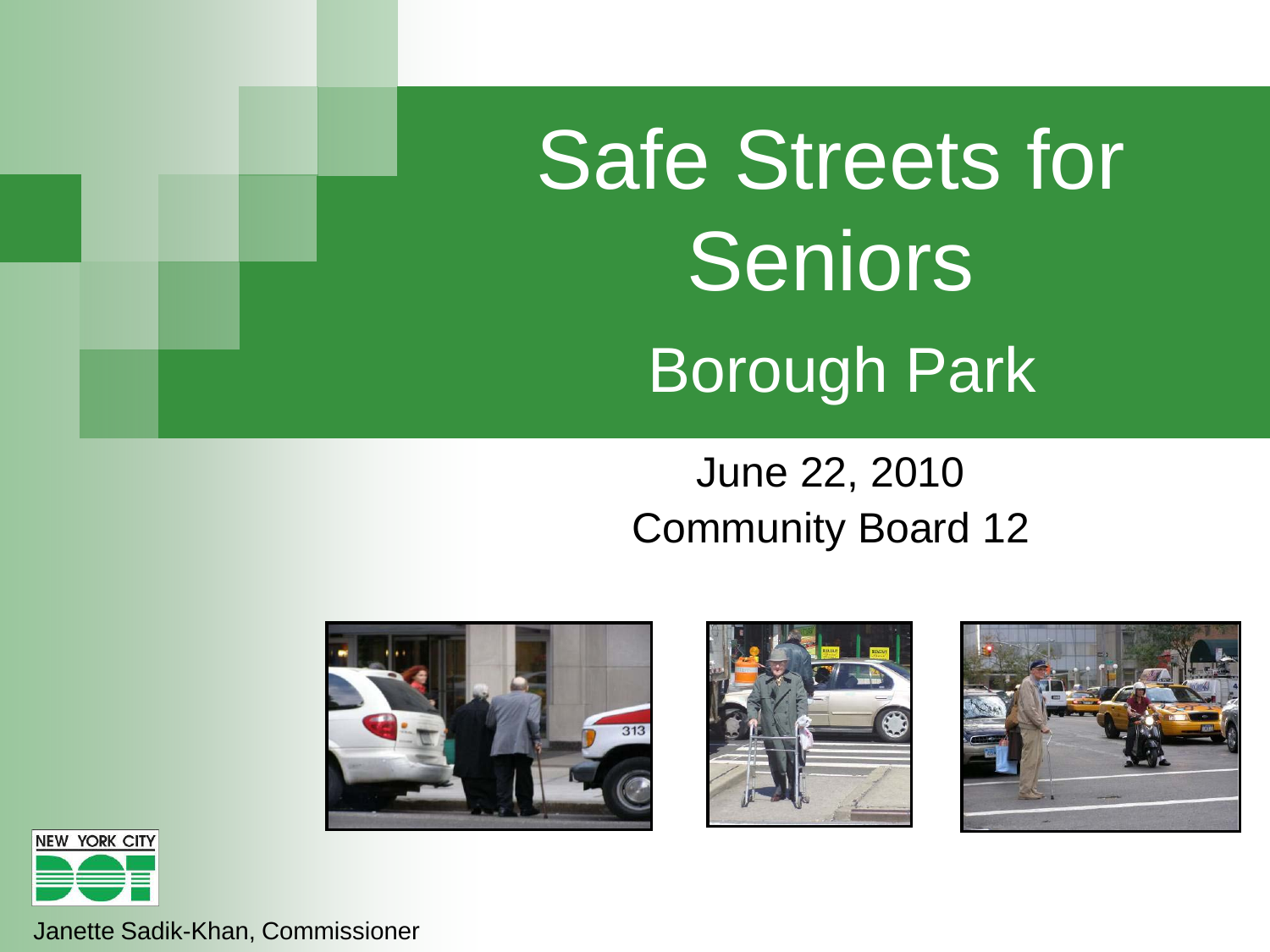## Pedestrian Fatality History

 Since 1990 pedestrian fatalities in NYC have decreased by 58% from 366 to 155

 Prior to 1950, pedestrians accounted for ¾ of traffic fatalities. Now the percentage has decreased to  $\frac{1}{2}$ .

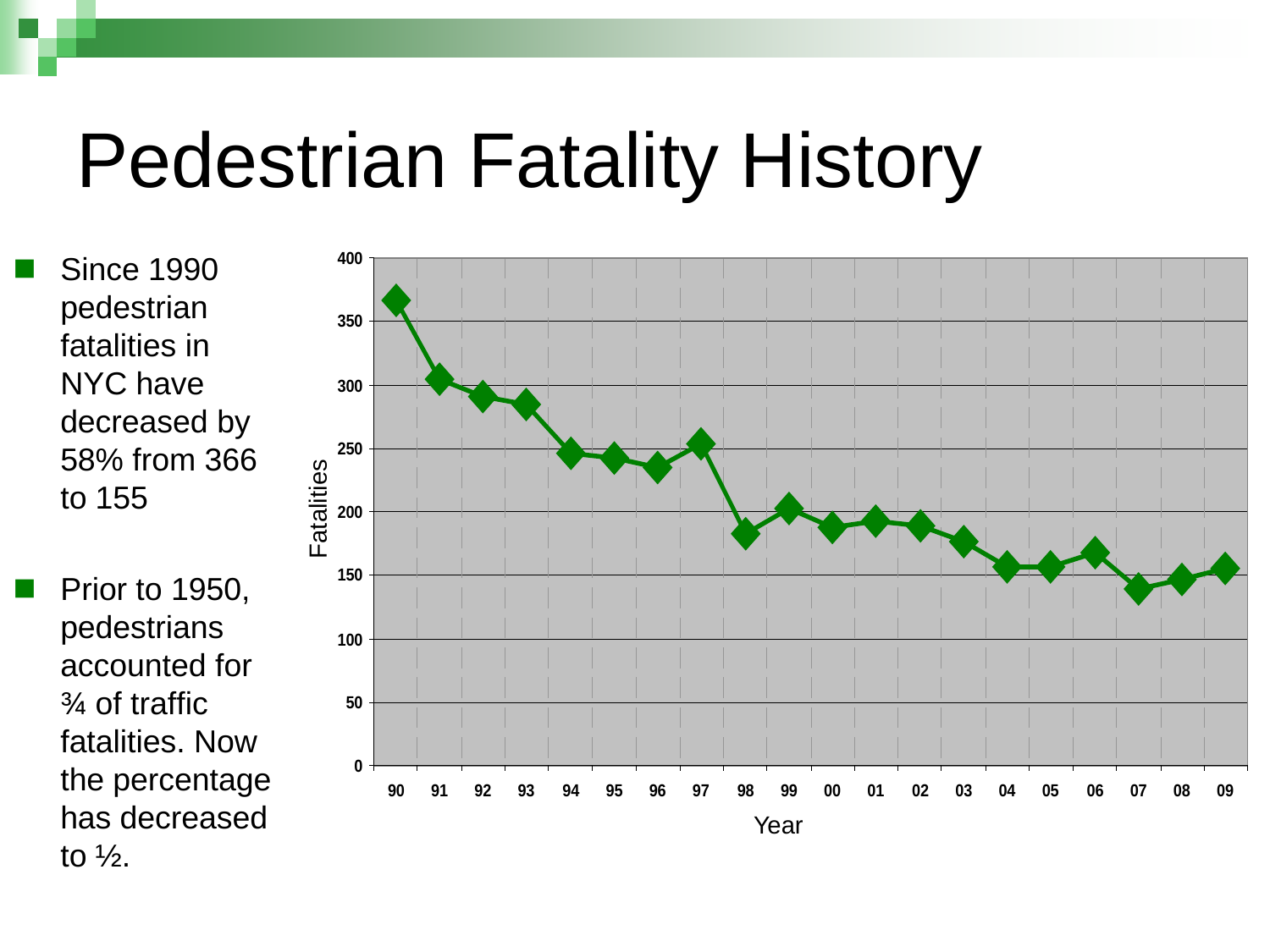## Senior Pedestrians

 12% of the population in New York City are seniors

 39% of pedestrian fatalities are seniors

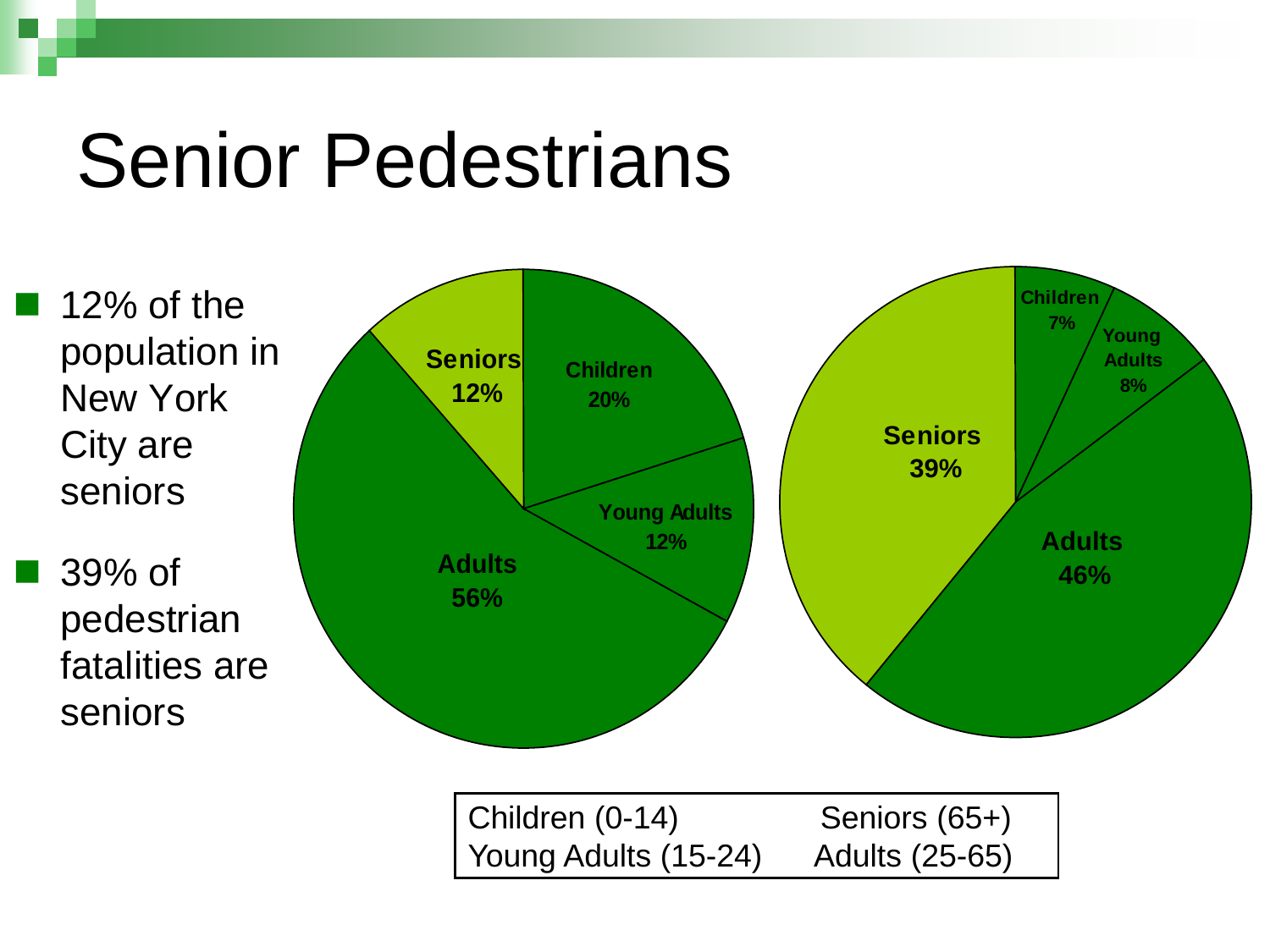### Senior Citizen Population Trend

#### **Projected United States Population by Age**

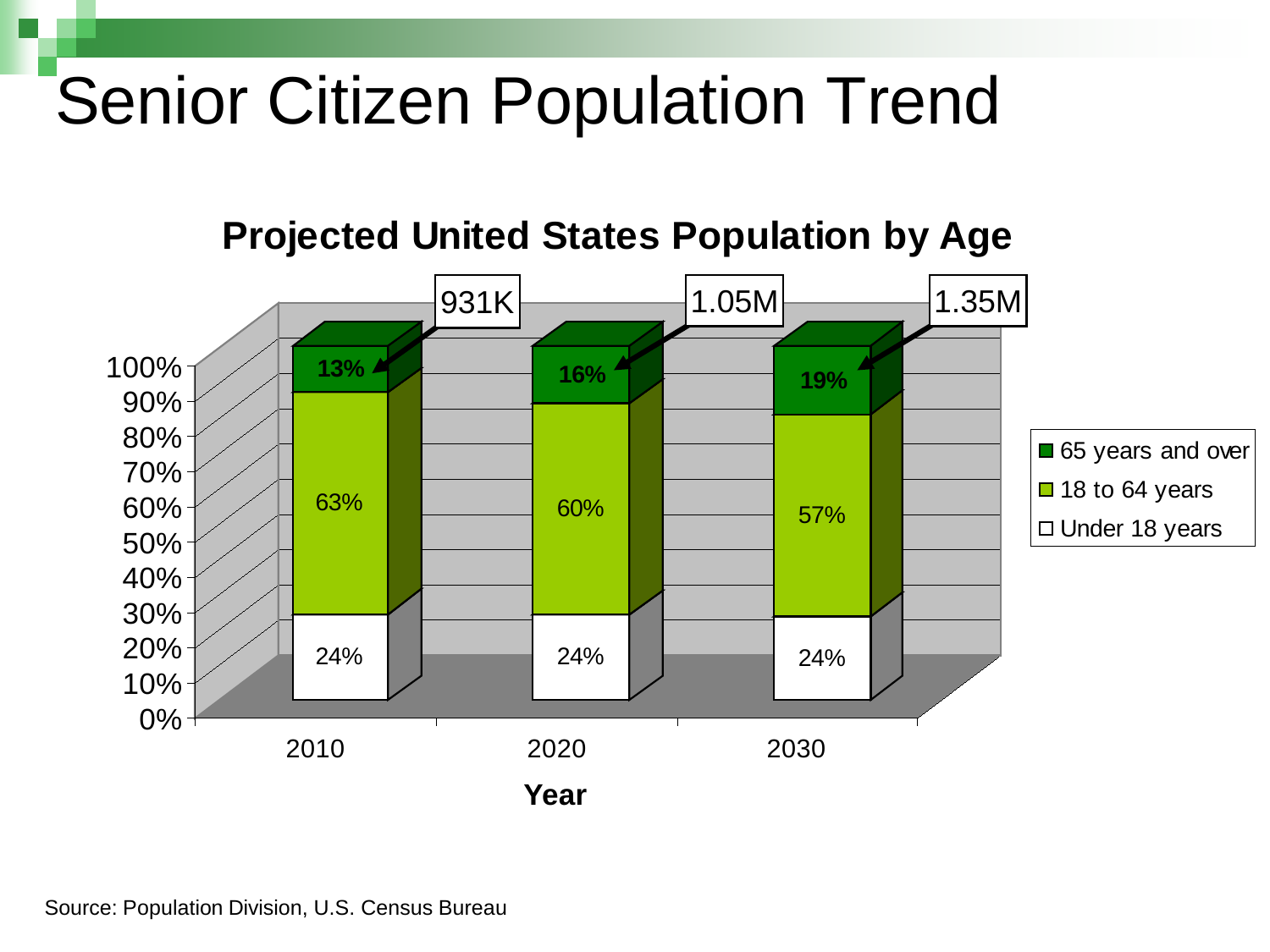## NYCDOT Response

- Developed DOT's senior pedestrian safety program
- Designated "Senior Pedestrian Focus Areas" based on statistical analysis and mapping
- ■Initiated pilot projects in each borough
- Created aggressive timeline for remaining focus areas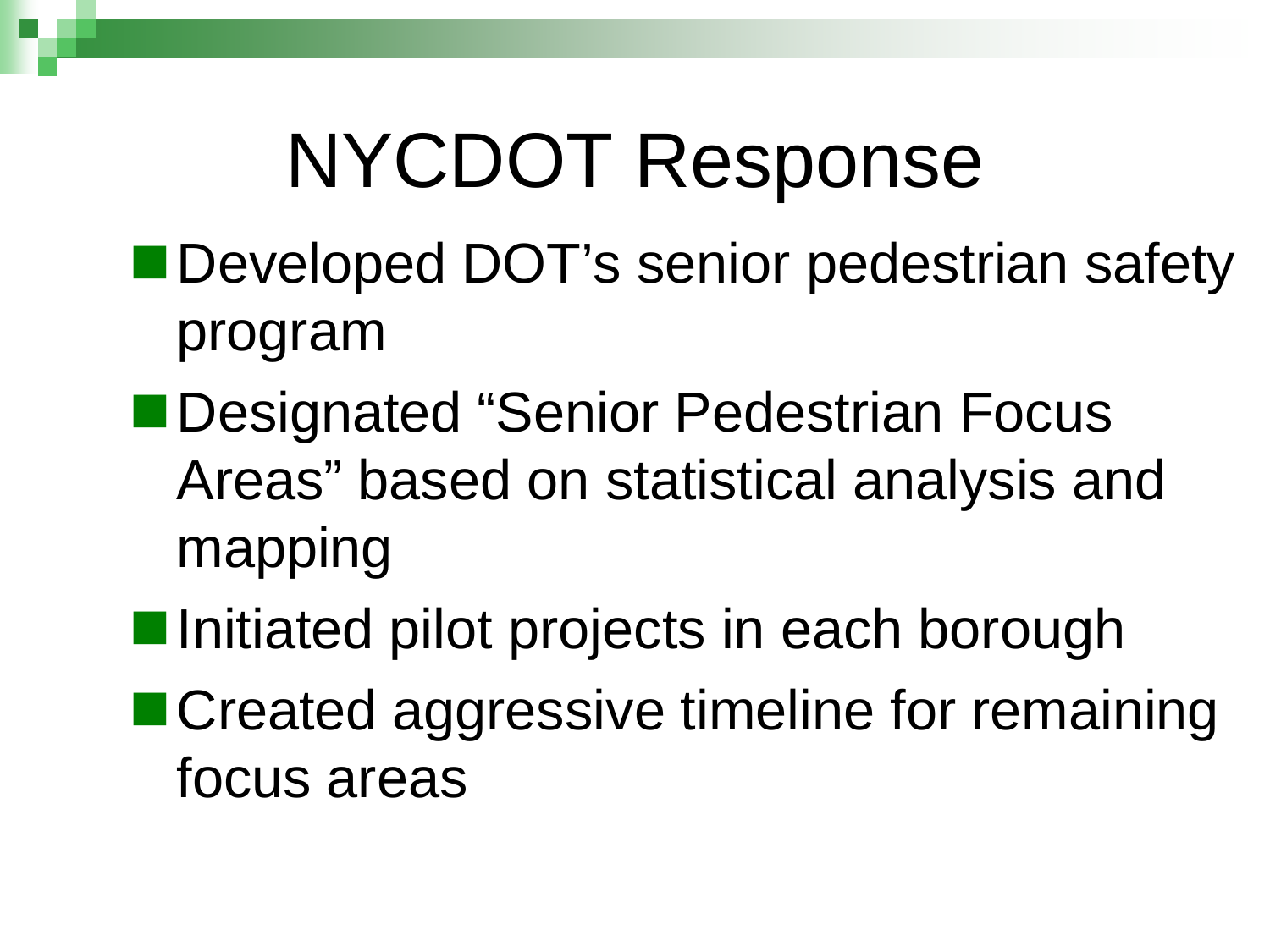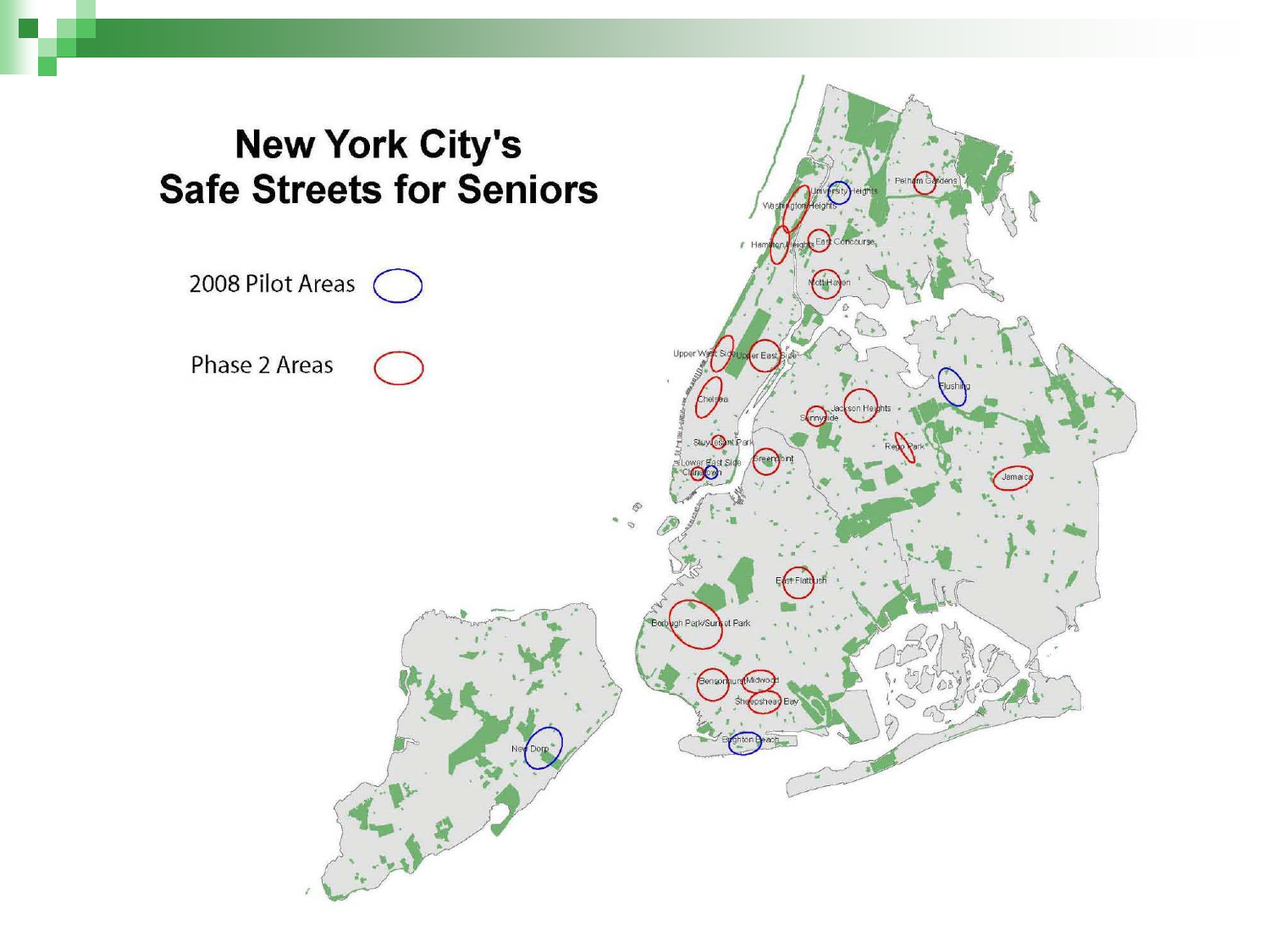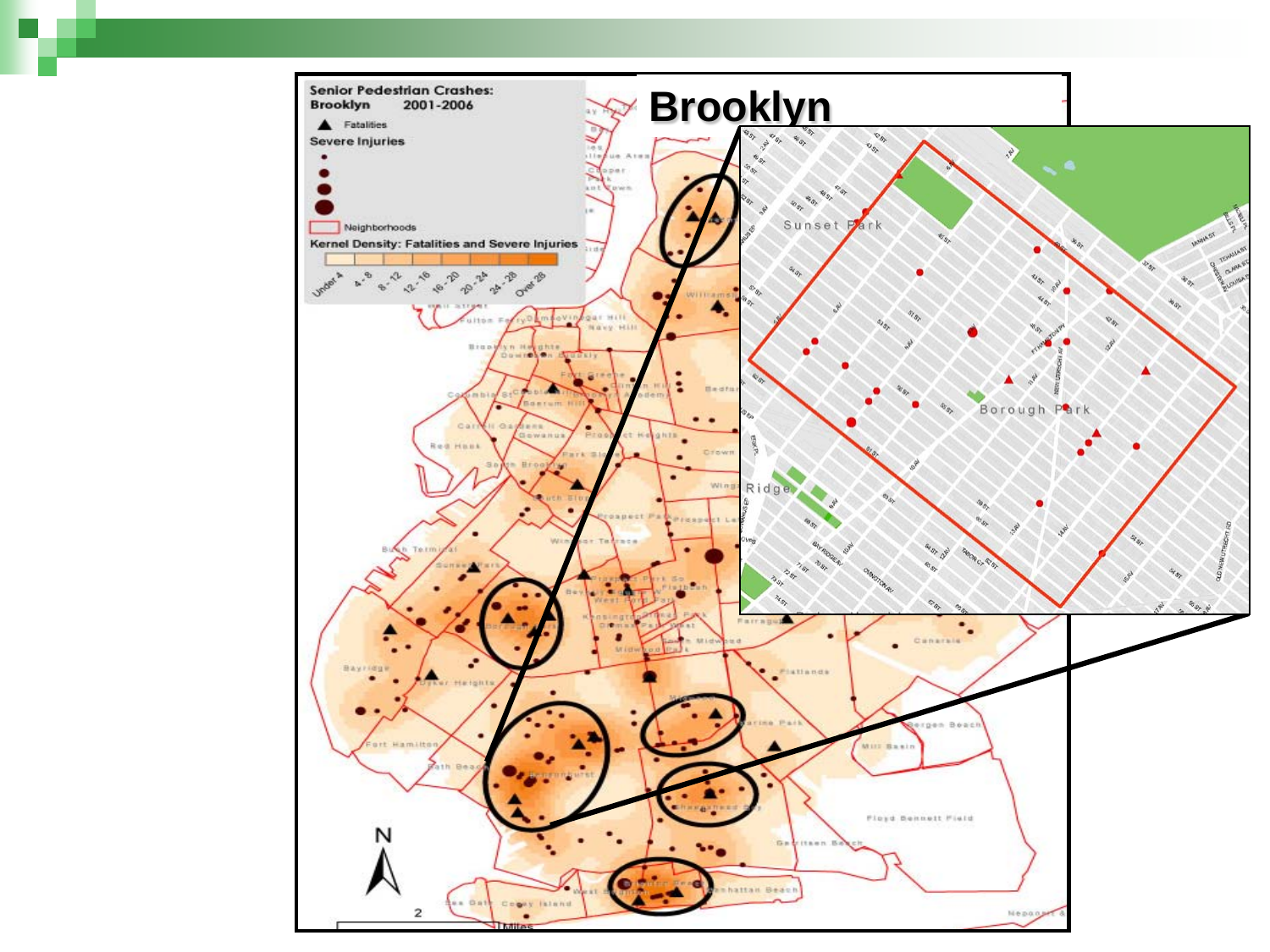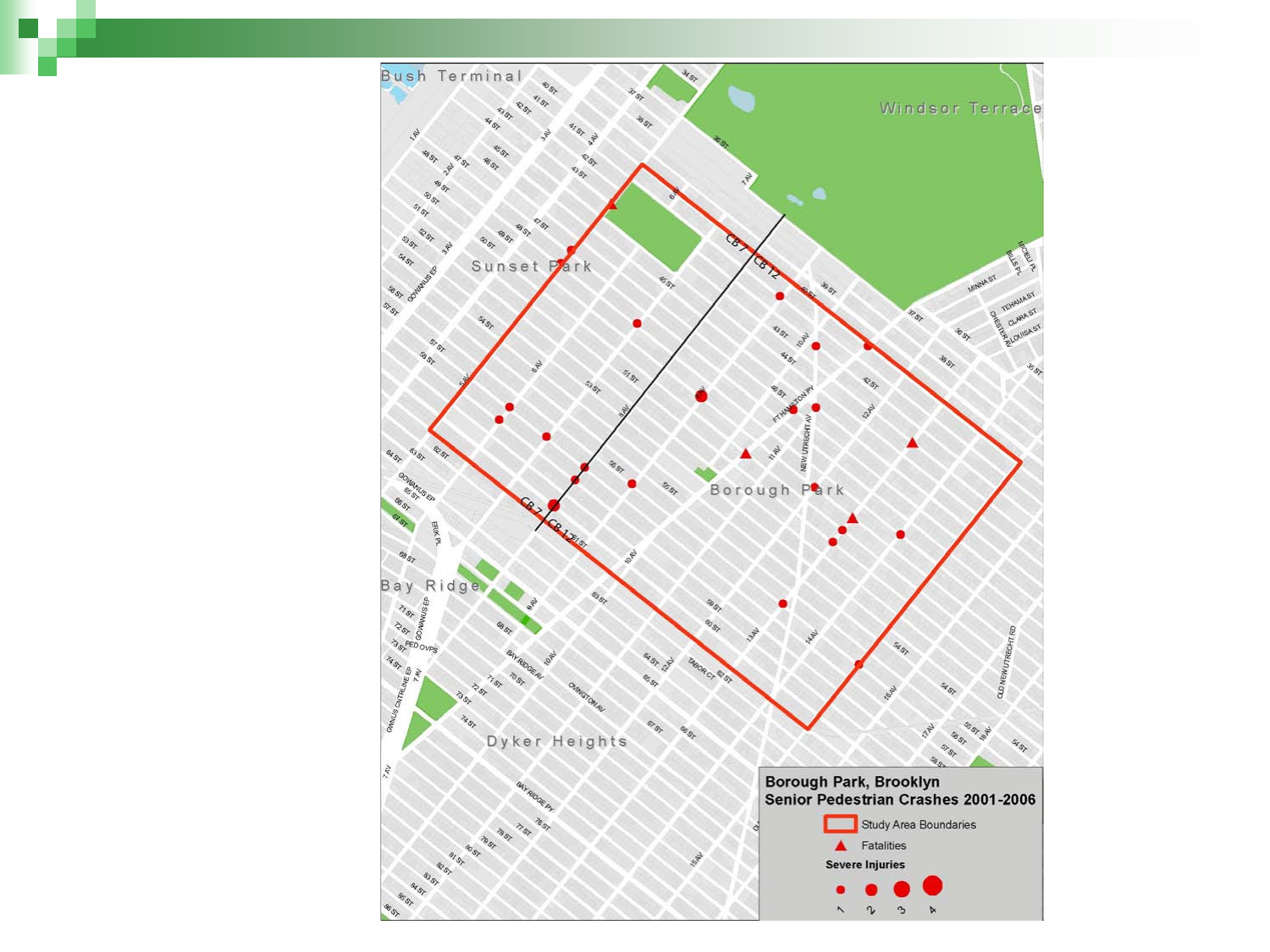## Project Process

- **E** Area-wide safety audits
- **Senior surveys**
- Data collection and analysis
- **Proposed improvement measures**
- Community feedback
- **Final recommendations**
- **I** Implementation
- **Education outreach**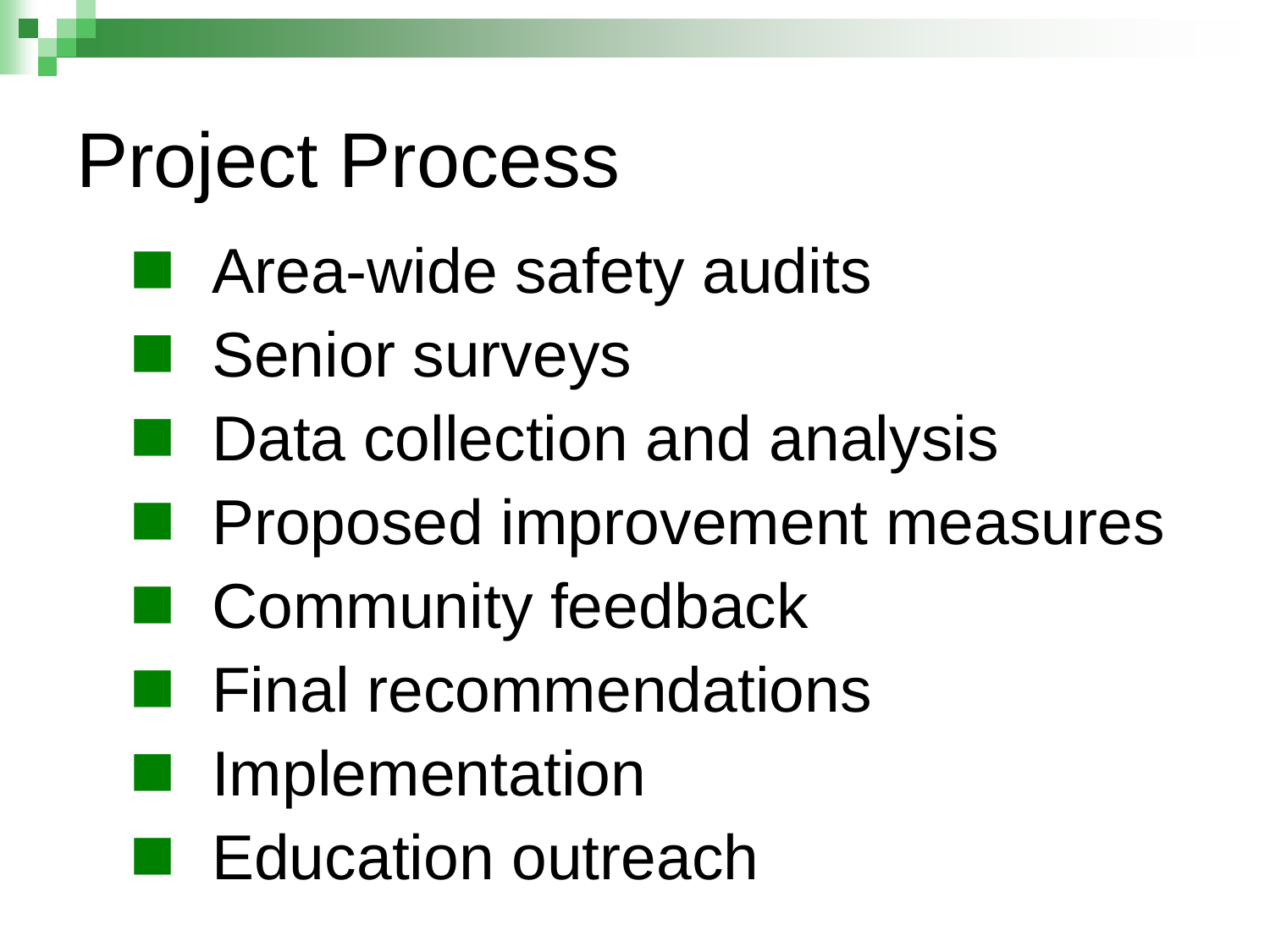## Senior Pedestrian Issues

- Not enough time to cross the street
- **Broken or missing pedestrian ramps**
- Faded and hard-to-see markings
- Turning vehicles failing to yield
- **Poor drainage or ponding in crosswalks**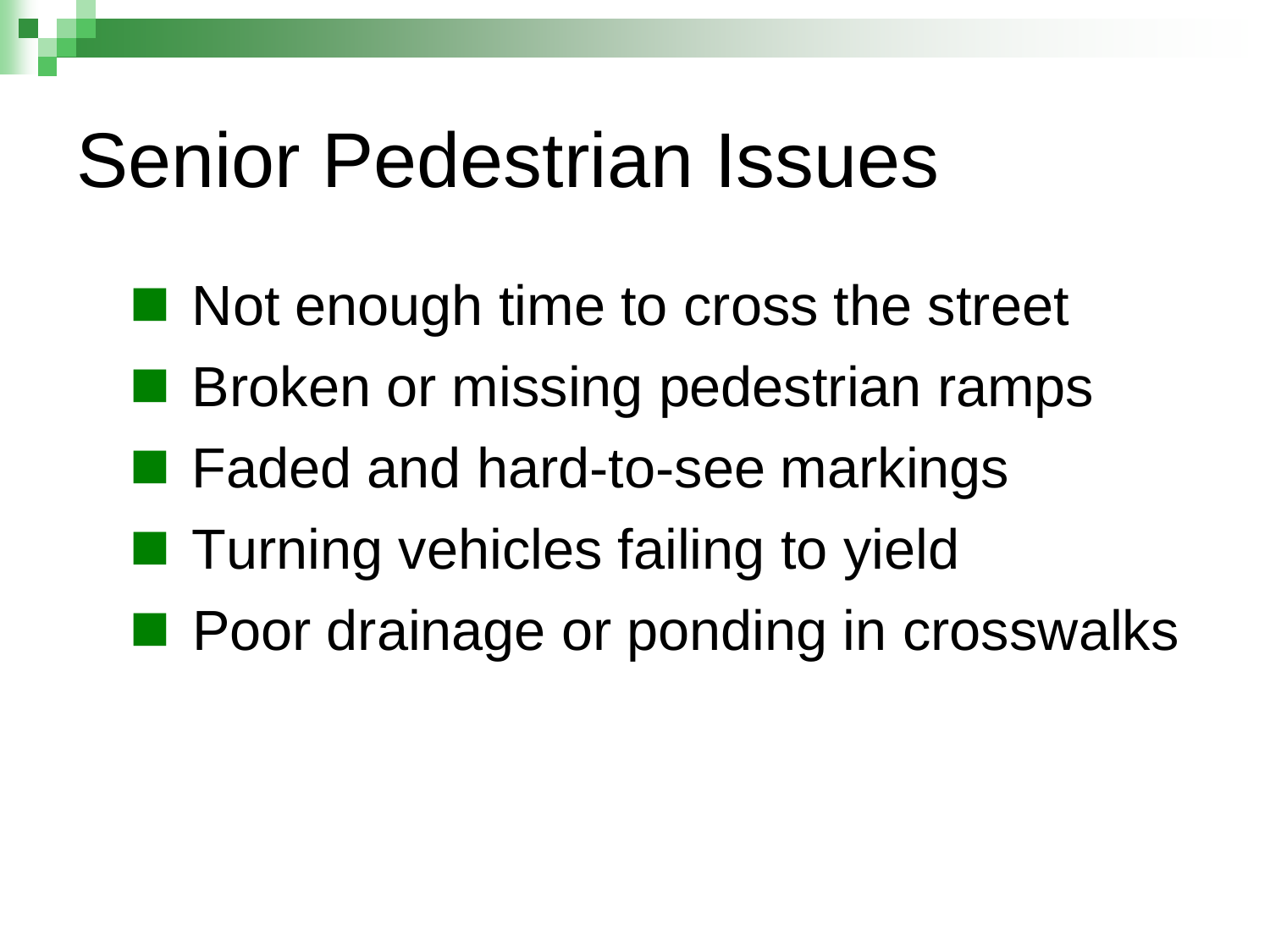## Summary of Improvements

- $\blacksquare$  Time signals for slower walking speed  $\Box$  More crossing time at 115 of 186 signals in area
- Install high visibility crosswalks and advanced stop bars
	- □ 18 Locations
- Install Leading Pedestrian Intervals (LPIs) □ Under study at 2 locations
- **Refurbish markings**
- Repair broken curbs and pedestrian ramps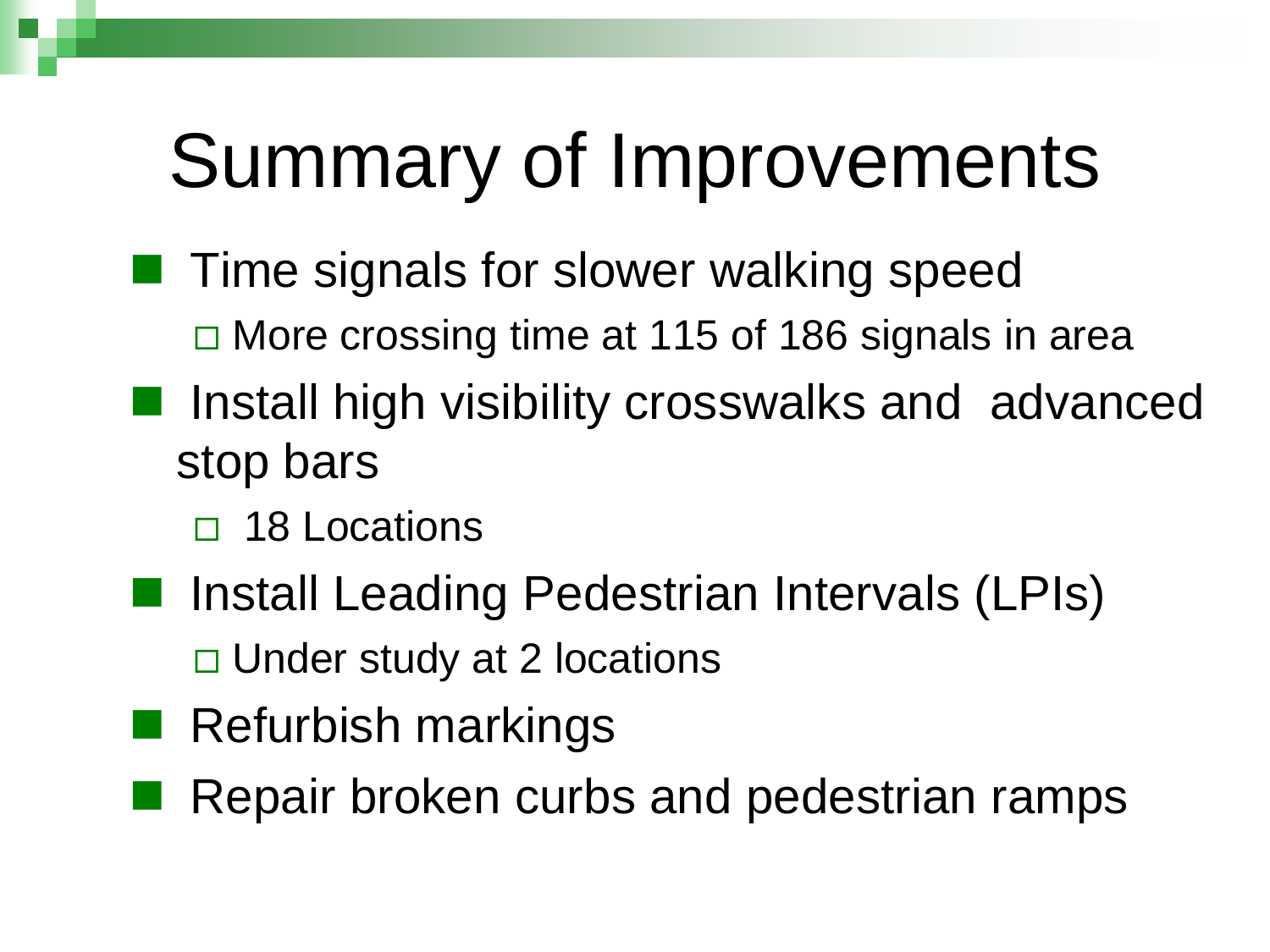



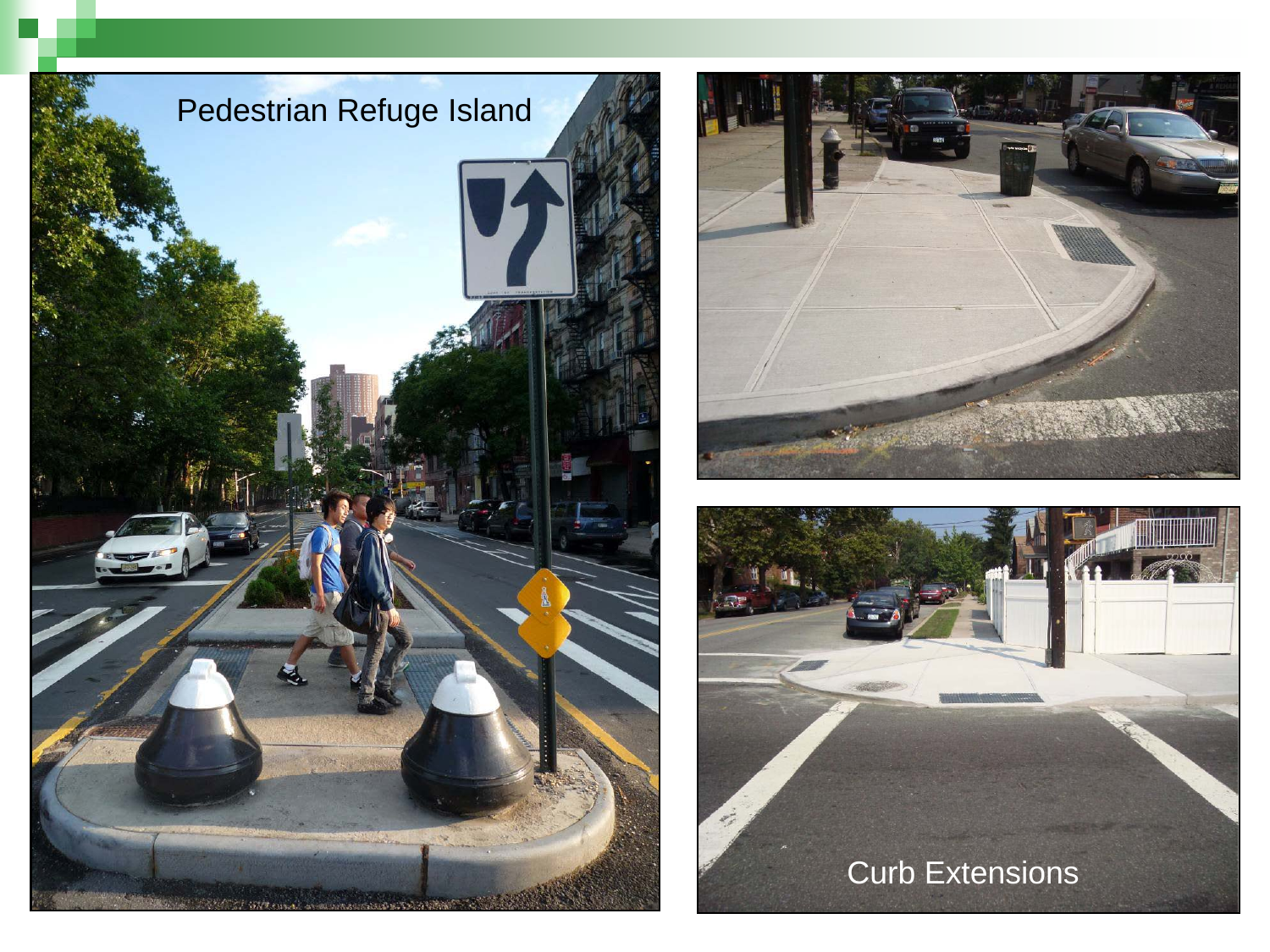### Site Specific Improvements: In-House

### **Install Pedestrian Islands at 3 locations**

- $\Box$  N crosswalk of Fort Hamilton Parkway and 46<sup>th</sup> St
	- **Ban southbound left turn at 46<sup>th</sup> St (Alt Routes: New Utrecht Ave, 48<sup>th</sup> St)**
- $\Box$  S crosswalk of Fort Hamilton Parkway and 46<sup>th</sup> St
- $\Box$  N crosswalk of Fort Hamilton Parkway and 47<sup>th</sup> St

#### ■ Install full block median at 1 location

- $\Box$  Fort Hamilton Parkway from New Utrecht Ave to 45<sup>th</sup> St
	- Ban northbound left turn to New Utrecht Ave (Alt Route: 43 St)

#### **I** Install island extensions at 2 locations

- $\Box$  S crosswalk (west side) of 14<sup>th</sup> Ave and 60<sup>th</sup> St
- $\Box$  S crosswalk (east side) of New Utrecht Ave and 45<sup>th</sup> St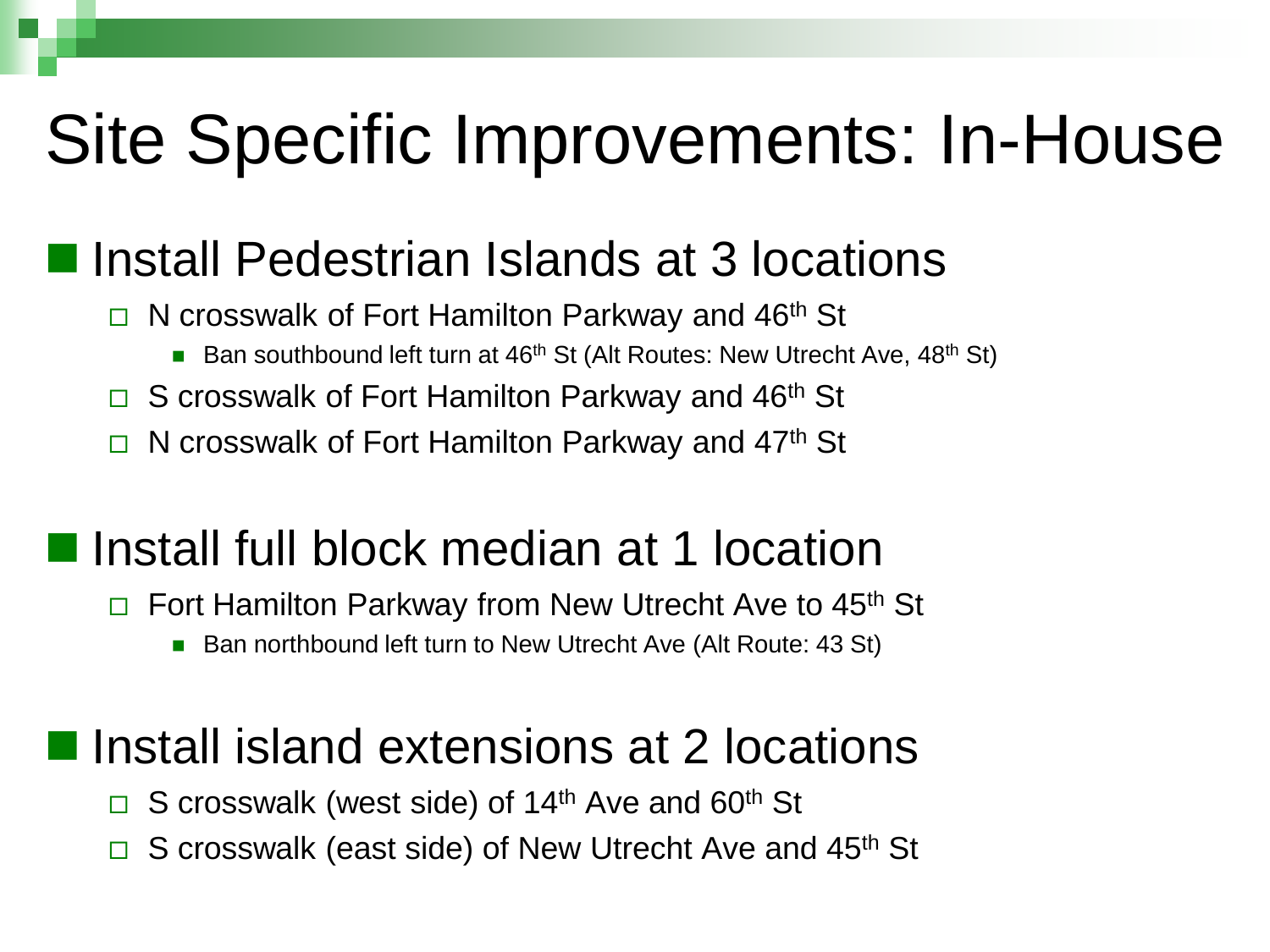## Site Specific Improvements: Capital

### ■ Curb extensions proposed at 22 locations

- $\Box$  SW and SE corners of 8<sup>th</sup> Ave and 57<sup>th</sup> St
- $\Box$  NW and SF corners of 8<sup>th</sup> Ave and 58<sup>th</sup> St
- $\Box$  SW and NW corners of 8<sup>th</sup> Ave and 59<sup>th</sup> St
- $\Box$  SE and NE corners of 8<sup>th</sup> Ave and 60<sup>th</sup> St
- $\Box$  SW and NW corners of 8<sup>th</sup> Ave and 61<sup>st</sup> St
- □ SE, SW, and NW corners of New Utrecht Ave and 50<sup>th</sup> St
- $\Box$  SW and NE corners of 12<sup>th</sup> Ave and 50<sup>th</sup> St
- $\Box$  SE corner of 13<sup>th</sup> Ave and 43<sup>rd</sup> St
- $\Box$  NE corner of 13<sup>th</sup> Ave and 50<sup>th</sup> St
- $\Box$  NE corner of 13<sup>th</sup> Ave and 51<sup>st</sup> St
- $\Box$  NF corner of 13<sup>th</sup> Ave and 60<sup>th</sup> St
- $\Box$  SE corner of Fort Hamilton Parkway and 40<sup>th</sup> St
- $\Box$  NW and SE corners of Fort Hamilton Parkway and 50<sup>th</sup> St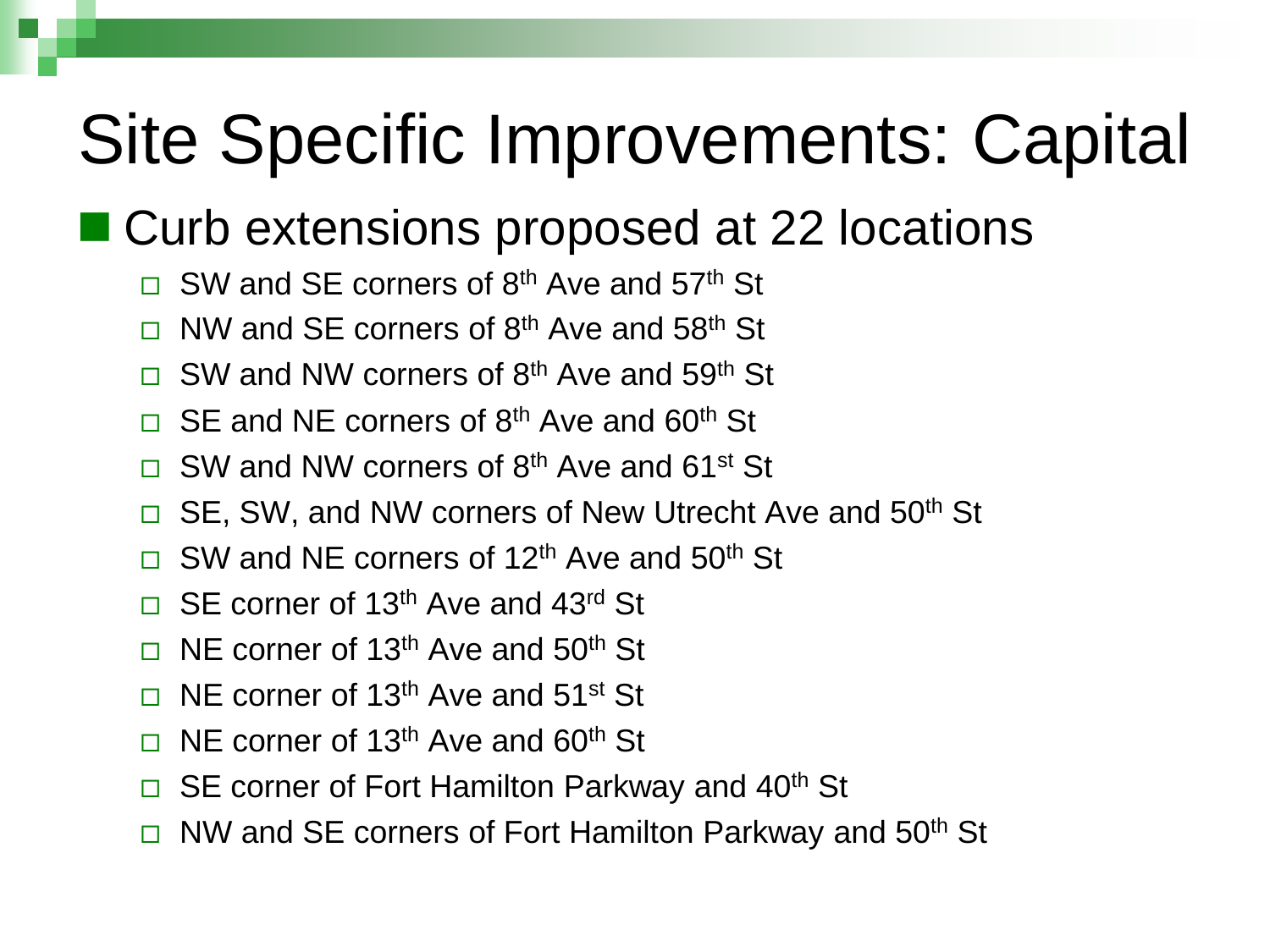### Site Specific Improvements: Capital

#### ■ Curb extensions proposed at 24 locations

- $\Box$  NE and NW corners of 5<sup>th</sup> Ave and 40<sup>th</sup> St
- $\Box$  SE and SW corners of 5<sup>th</sup> Ave and 41<sup>st</sup> St
- $\Box$  NW corner of 5<sup>th</sup> Ave and 42<sup>nd</sup> St
- $\Box$  SW corner of 5<sup>th</sup> Ave and 43<sup>rd</sup> St
- $\Box$  NW and NE corners of 5<sup>th</sup> Ave and 44<sup>th</sup> St
- $\Box$  SW and SW corners of 5<sup>th</sup> Ave and 45<sup>th</sup> St
- $\Box$  NE and NW corners of 5<sup>th</sup> Ave and 46<sup>th</sup> St
- $\Box$  SE and SW corners of 5<sup>th</sup> Ave and 47<sup>th</sup> St
- $\Box$  NE and NW corners of 5<sup>th</sup> Ave and 48<sup>th</sup> St
- $\Box$  SE and SW corners of 5<sup>th</sup> Ave and 49<sup>th</sup> St
- $\Box$  NF and NW corners of 5<sup>th</sup> Ave and 50<sup>th</sup> St
- $\Box$  SE and SW corners of 5<sup>th</sup> Ave and 51<sup>st</sup> St
- $\Box$  NF and NW corners of 5<sup>th</sup> Ave and 52<sup>nd</sup> St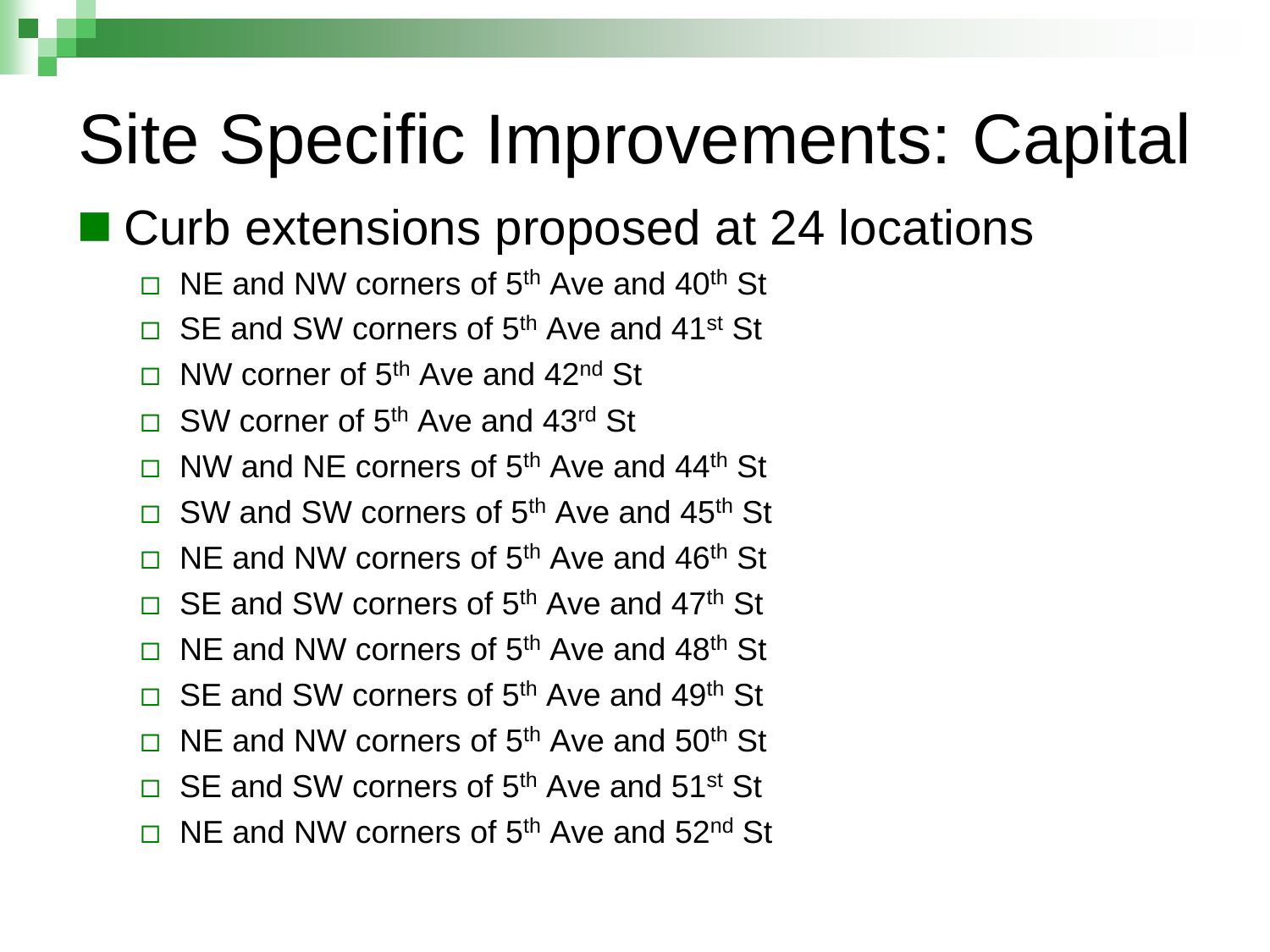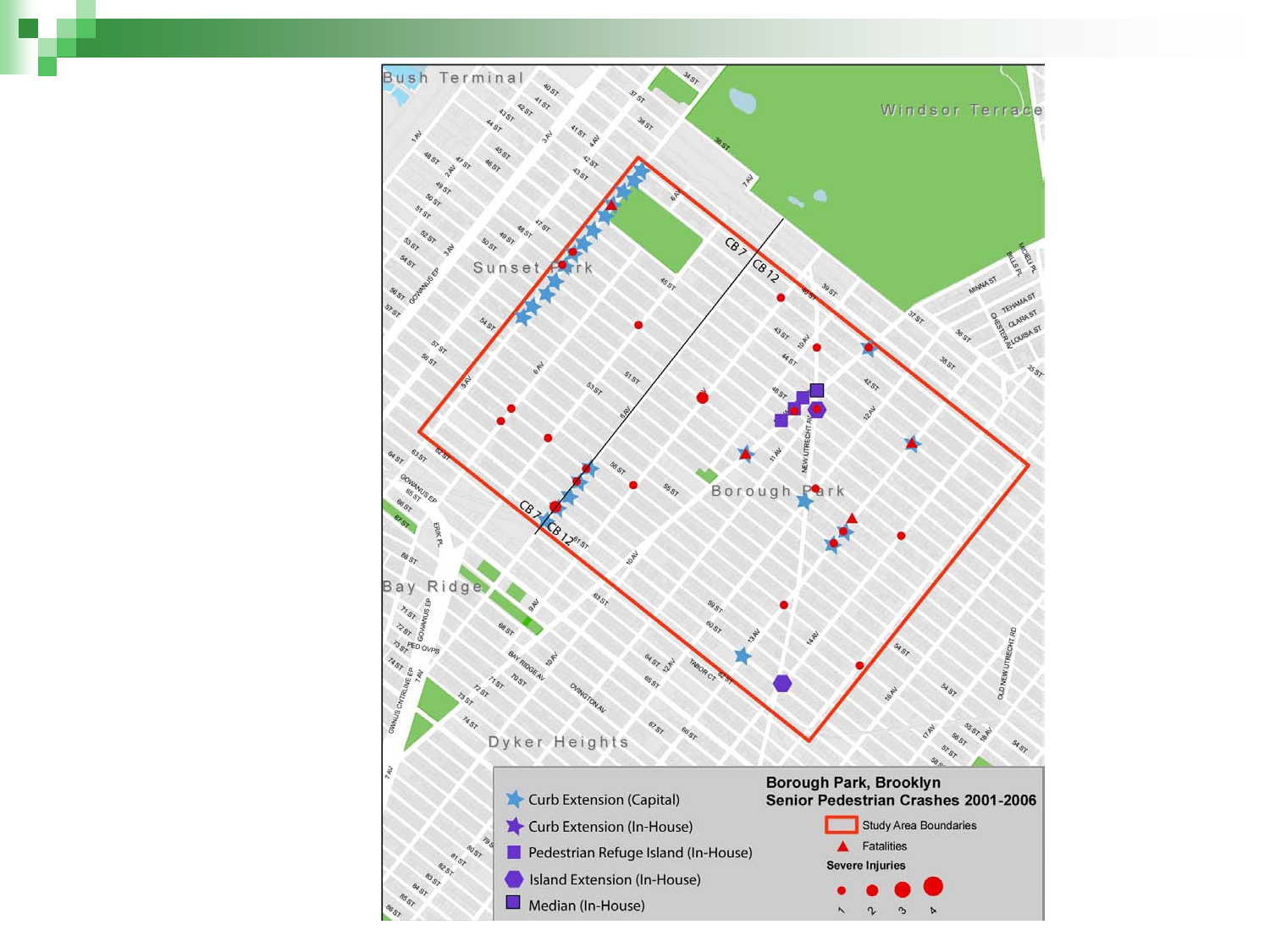## Timeline

■ Early Action Items □ Signal timing (June 2009) ■ In-House Concrete work □ Summer 2010 ■ Capital Concrete Work  $\Box$  2011-2012